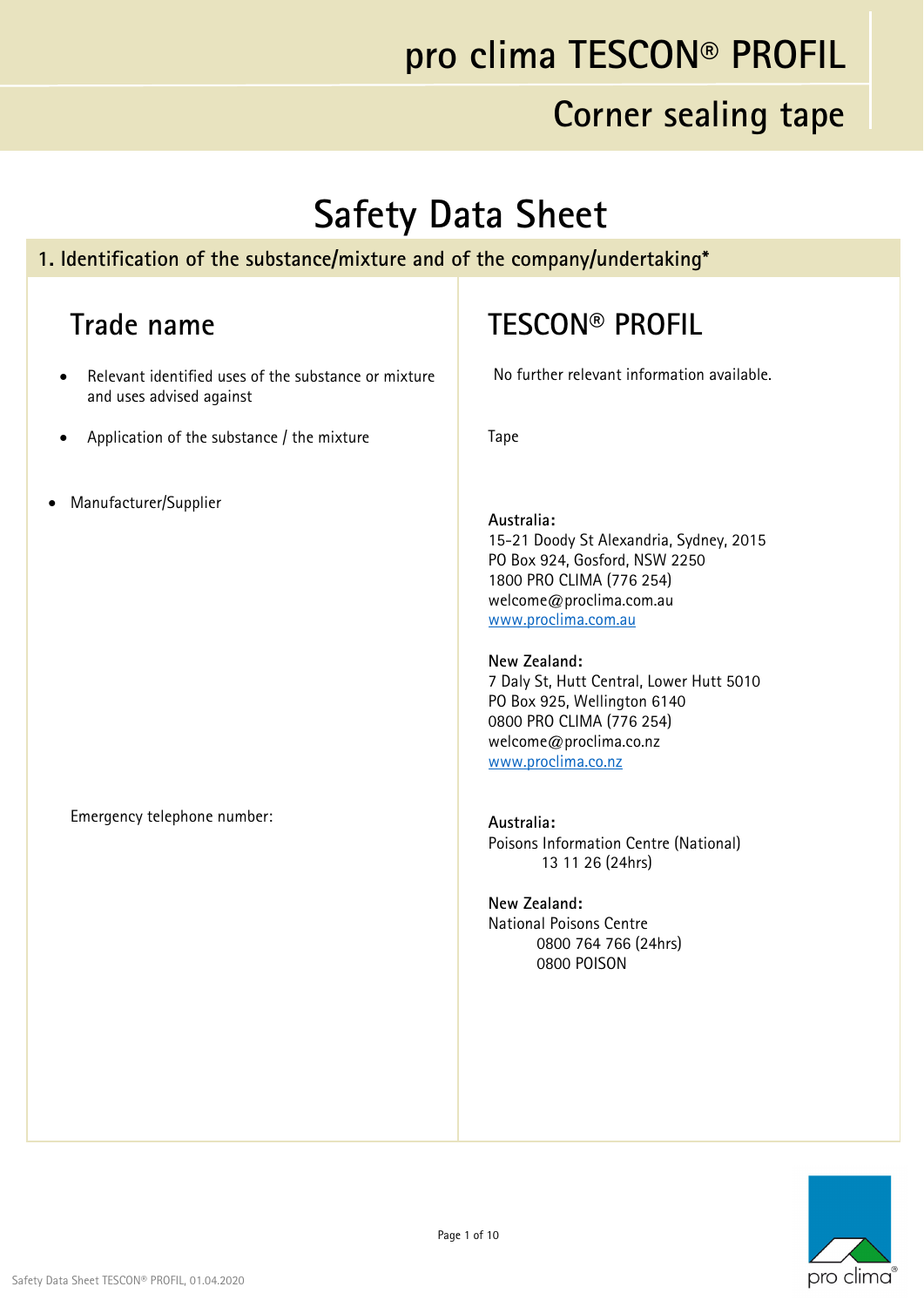| 2. Hazards identification                                                                |                                                                                                                                                                                      |
|------------------------------------------------------------------------------------------|--------------------------------------------------------------------------------------------------------------------------------------------------------------------------------------|
| Classification of the substance or mixture                                               |                                                                                                                                                                                      |
| Classification according to Regulation (EC) No<br>$\bullet$<br>1272/2008                 | The product is not classified according to the CLP<br>regulation.                                                                                                                    |
| Classification according to Directive 67/548/EEC or<br>$\bullet$<br>Directive 1999/45/EC | Void.                                                                                                                                                                                |
| Information concerning particular hazards for human<br>$\bullet$<br>and environment:     | The product does not have to be labelled due to the<br>calculation procedure of the "General Classification<br>guideline for preparations of the EU" in the latest<br>valid version. |
| Label elements                                                                           |                                                                                                                                                                                      |
| Labelling according to Regulation (EC) No 1272/2008<br>$\bullet$                         | Void.                                                                                                                                                                                |
| Hazard pictograms<br>$\bullet$                                                           | Void.                                                                                                                                                                                |
| Signal word<br>$\bullet$                                                                 | Void.                                                                                                                                                                                |
| Hazard statements                                                                        | Void.                                                                                                                                                                                |
| Other hazards                                                                            |                                                                                                                                                                                      |
| Results of PBT and vPvB assessment                                                       |                                                                                                                                                                                      |
| PBT                                                                                      | Not applicable.                                                                                                                                                                      |
| vPvB                                                                                     | Not applicable.                                                                                                                                                                      |
| 3. Composition/information on ingredients                                                |                                                                                                                                                                                      |
| Chemical characterization                                                                | Mixtures.                                                                                                                                                                            |
| Description<br>$\bullet$                                                                 | Tape.                                                                                                                                                                                |
| Dangerous components<br>$\bullet$                                                        | Void.                                                                                                                                                                                |
| Additional information                                                                   | For the wording of the listed risk phrases refer to section 16.                                                                                                                      |
|                                                                                          |                                                                                                                                                                                      |
| 4. First aid measures                                                                    |                                                                                                                                                                                      |
| Description of first aid measures                                                        |                                                                                                                                                                                      |
|                                                                                          |                                                                                                                                                                                      |

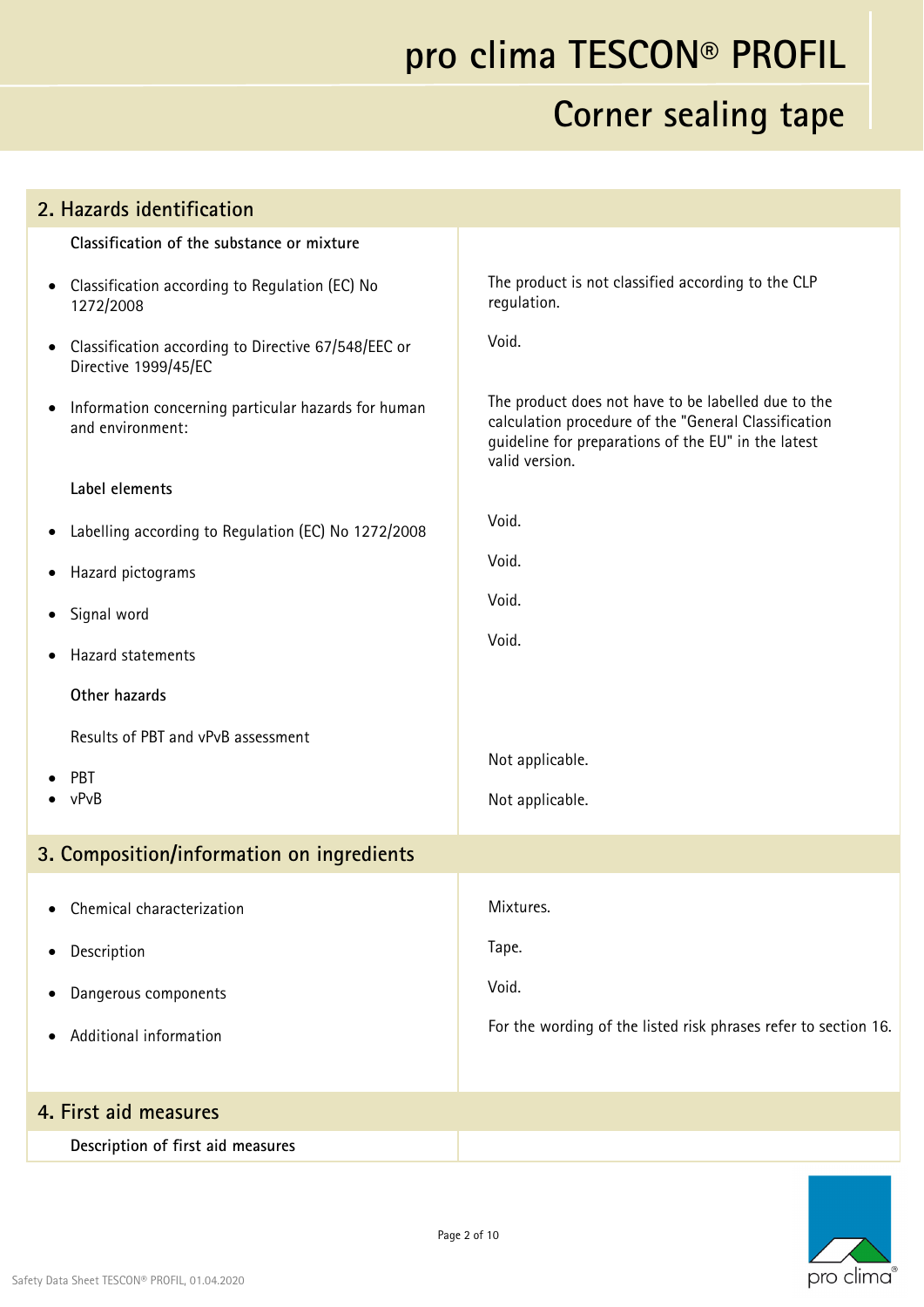| <b>General information</b>                                                    | No special measures required.                                                                           |
|-------------------------------------------------------------------------------|---------------------------------------------------------------------------------------------------------|
| After inhalation                                                              | Not applicable.                                                                                         |
| After skin contact                                                            | Instantly rinse with water.                                                                             |
| After eye contact                                                             | Rinse opened eye for several minutes under running water,<br>then consult doctor.                       |
| After swallowing                                                              | Not applicable.                                                                                         |
| Information for doctor                                                        | No particular measures are known - treat according to<br>symptoms.                                      |
| Most important symptoms and effects, both acute and<br>delayed                | No further relevant information available.                                                              |
| Indication of any immediate medical attention and<br>special treatment needed | No further relevant information available.                                                              |
| 5. Firefighting measures                                                      |                                                                                                         |
| Extinguishing media                                                           |                                                                                                         |
| Suitable extinguishing agents                                                 | CO2, extinguishing powder or water jet. Fight larger fires<br>with water jet or alcohol-resistant foam. |
| For safety reasons unsuitable extinguishing agents                            | Water with a full water jet.                                                                            |
| Special hazards arising from the substance or mixture                         | Formation of toxic gases is possible during heating or in<br>case of fire.                              |
| Advice for firefighters                                                       |                                                                                                         |
| Protective equipment                                                          | Do not inhale explosion gases or combustion gases.                                                      |
| Additional information                                                        | Dispose of fire debris and contaminated firefighting<br>water in accordance with official regulations.  |
|                                                                               |                                                                                                         |
|                                                                               |                                                                                                         |
|                                                                               |                                                                                                         |

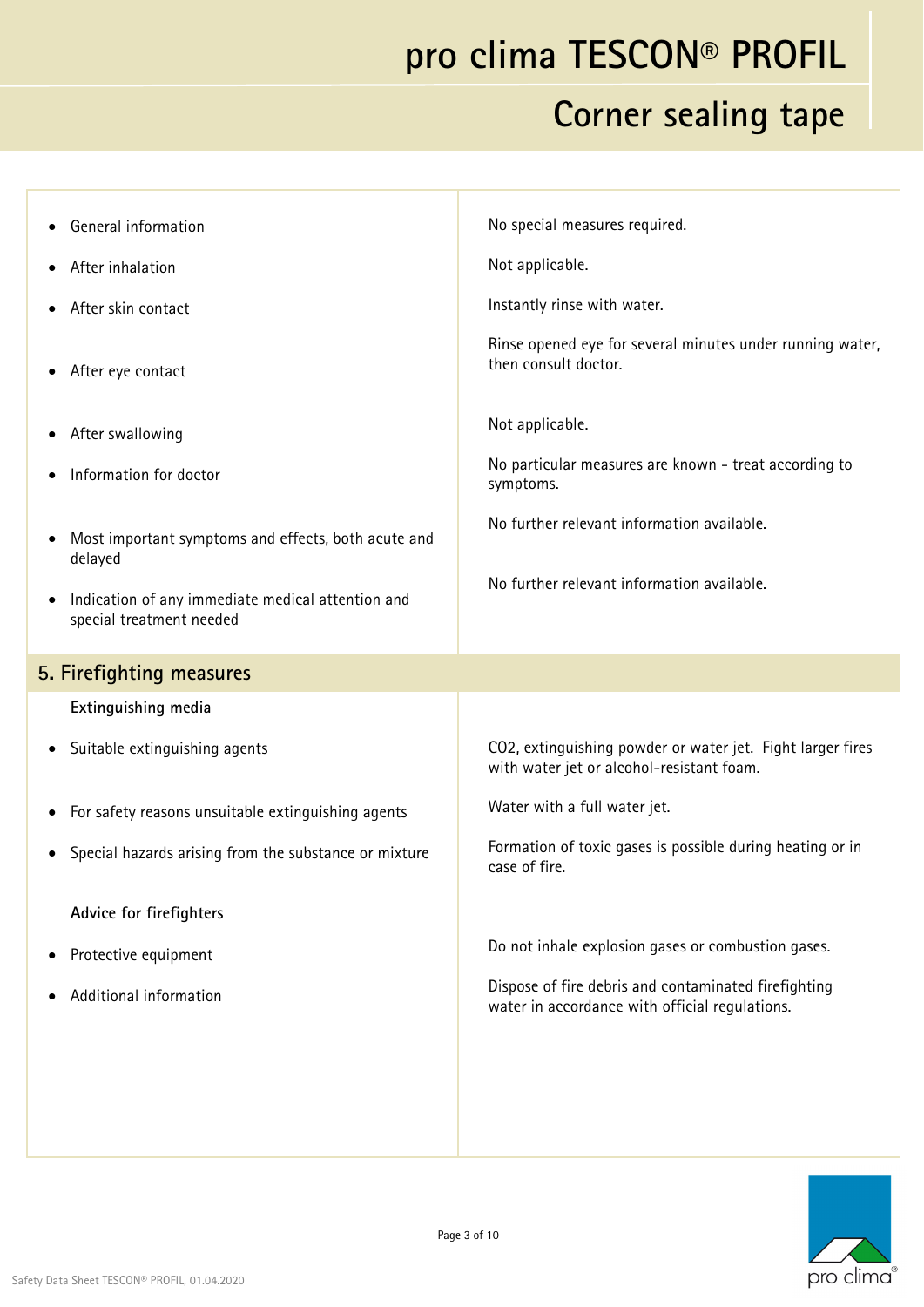| 6. Accidental release measures                                                      |                                                                                                                                                                      |
|-------------------------------------------------------------------------------------|----------------------------------------------------------------------------------------------------------------------------------------------------------------------|
| Personal precautions, protective equipment and<br>$\bullet$<br>emergency procedures | Not required.                                                                                                                                                        |
| Environmental precautions<br>$\bullet$                                              | Do not allow product to reach sewage system or water<br>bodies.                                                                                                      |
| Methods and material for containment and cleaning up<br>$\bullet$                   | Collect mechanically.                                                                                                                                                |
| Reference to other sections                                                         | See Section 7 for information on safe handling.<br>See Section 8 for information on personal protection<br>equipment.<br>See Section 13 for information on disposal. |
| 7. Handling and storage                                                             |                                                                                                                                                                      |
| Handling                                                                            |                                                                                                                                                                      |
| Precautions for safe handling<br>$\bullet$                                          | No special precautions necessary if used correctly.                                                                                                                  |
| Information about protection against explosions and<br>fires                        | No special measures required.                                                                                                                                        |
| Conditions for safe storage, including any<br>incompatibilities                     |                                                                                                                                                                      |
| Requirements to be met by storerooms and containers<br>$\bullet$                    | No special requirements.                                                                                                                                             |
| Information about storage in one common storage<br>$\bullet$<br>facility            | Not required.                                                                                                                                                        |
| • Further information about storage conditions                                      | None.                                                                                                                                                                |
| Storage class<br>$\bullet$                                                          | 11.                                                                                                                                                                  |
| Specific end use(s)<br>$\bullet$                                                    | No further relevant information available.                                                                                                                           |
|                                                                                     |                                                                                                                                                                      |
|                                                                                     |                                                                                                                                                                      |
|                                                                                     |                                                                                                                                                                      |

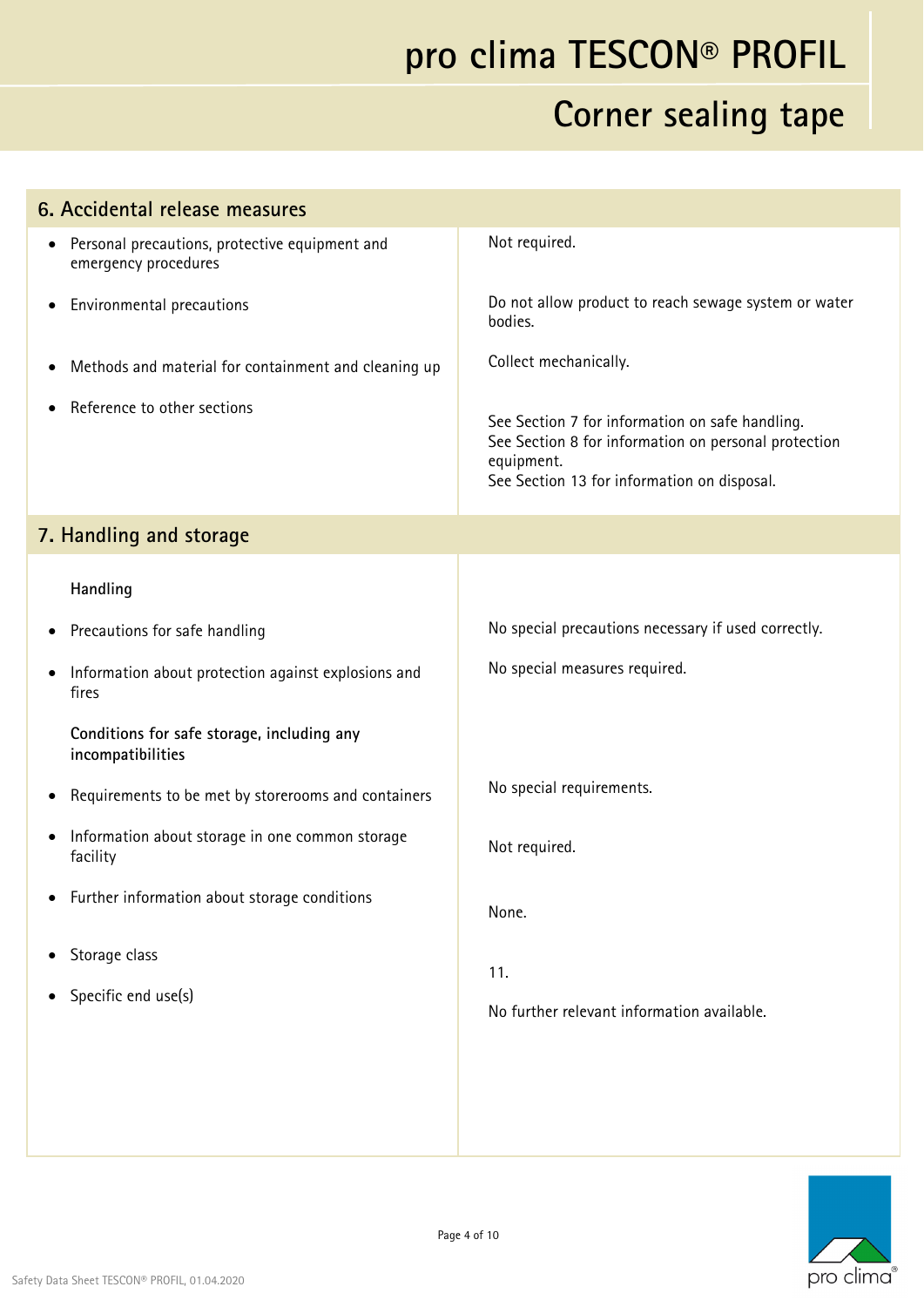| 8. Exposure controls/personal protection                                            |                                                                                                                                          |
|-------------------------------------------------------------------------------------|------------------------------------------------------------------------------------------------------------------------------------------|
| Additional information about design of technical<br>system                          | No further data; see item 7.                                                                                                             |
| Control parameters                                                                  |                                                                                                                                          |
| Components with limit values that require monitoring<br>at the workplace            | The product does not contain any relevant quantities of<br>materials with critical values that have to be monitored at<br>the workplace. |
| Additional information                                                              | The lists that were valid during the compilation were used<br>as basis.                                                                  |
| Exposure controls<br>Personal protective equipment                                  |                                                                                                                                          |
| General protective and hygienic measures<br>$\bullet$                               | Not applicable.                                                                                                                          |
| Breathing equipment                                                                 | Not applicable.                                                                                                                          |
| Protection of hands                                                                 | Not required.                                                                                                                            |
| Material of gloves                                                                  | Not applicable.                                                                                                                          |
| • Penetration time of glove material                                                | Not applicable.                                                                                                                          |
| Eye protection                                                                      | Not required.                                                                                                                            |
| Body protection                                                                     | Not required.                                                                                                                            |
| 9. Physical and chemical properties                                                 |                                                                                                                                          |
| Information on basic physical and chemical properties<br><b>General Information</b> |                                                                                                                                          |
| Appearance:<br>Form<br>Colour<br>Odour<br>Odour threshold                           | Solid.<br>Different according to colour.<br>Not determined.                                                                              |
| pH-value                                                                            | Not determined.<br>Not applicable.                                                                                                       |
| Change in condition                                                                 |                                                                                                                                          |

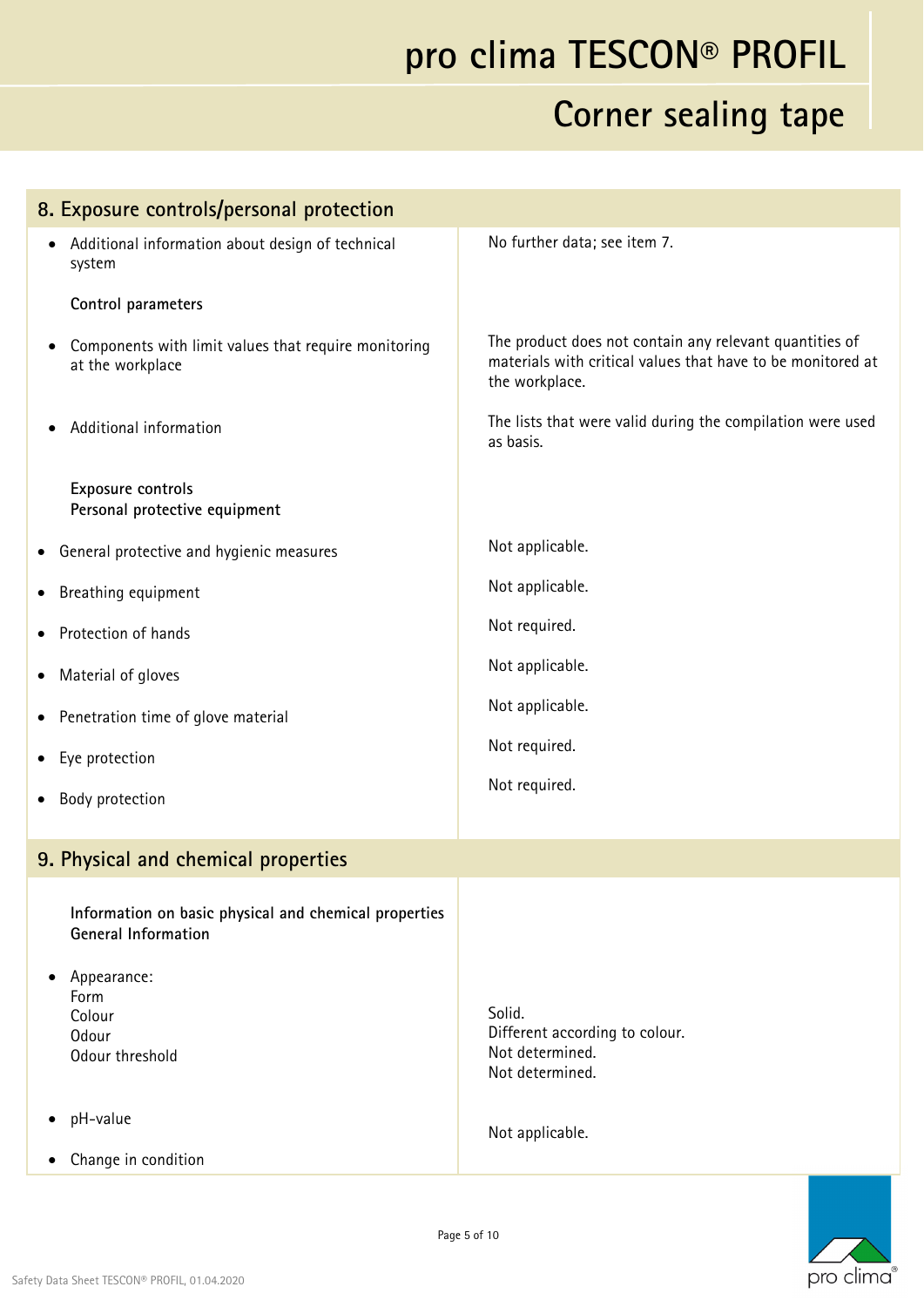#### **Corner sealing tape**

Melting point/Melting range Boiling point/Boiling range Flash point Inflammability (solid, gaseous) Ignition temperature Decomposition temperature Self-inflammability Danger of explosion Critical values for explosion: Lower: Upper: Vapour pressure Density at 20°C • Relative density Vapour density • Evaporation rate Solubility in / Miscibility with Water**:**  Partition coefficient (n-octanol/water) Viscosity dynamic kinematic • Solvent content Organic solvents Solids content Other information  $> 155 °C$ Not applicable. Not applicable. Not determined. Not determined.  $> 300$  <sup>o</sup>C. Product is not self-igniting. Product is not explosive. Not determined. Not determined. Not applicable. Not determined. Not determined. Not applicable. Not applicable. Insoluble. Not determined. Not applicable. Not applicable.  $0.0 \%$ 100.0 % No further relevant information available.

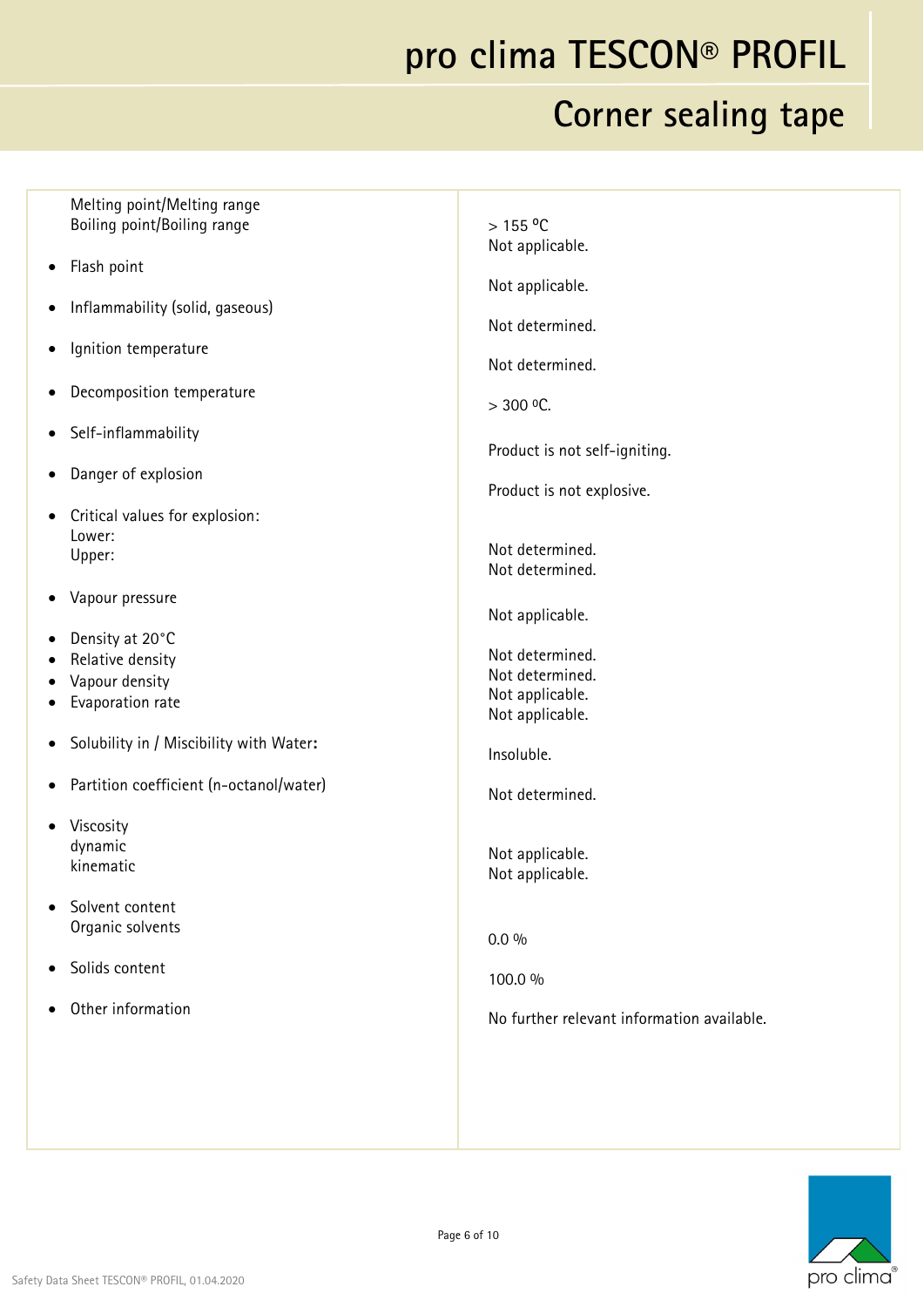| 10. Stability and reactivity                           |                                                                                                                                                                                         |
|--------------------------------------------------------|-----------------------------------------------------------------------------------------------------------------------------------------------------------------------------------------|
| Reactivity<br>Chemical stability                       |                                                                                                                                                                                         |
| Thermal decomposition / conditions to be avoided       | No decomposition if used according to specifications.                                                                                                                                   |
| Possibility of hazardous reactions                     | No dangerous reactions known.                                                                                                                                                           |
| Conditions to avoid                                    | No further relevant information available.                                                                                                                                              |
| Incompatible materials<br>$\bullet$                    | No further relevant information available.                                                                                                                                              |
| Hazardous decomposition products                       | No dangerous decomposition products known.                                                                                                                                              |
| 11. Toxicological information                          |                                                                                                                                                                                         |
| Information on toxicological effects<br>Acute toxicity |                                                                                                                                                                                         |
| Primary irritant effect<br>on the skin                 | No irritant effect.                                                                                                                                                                     |
| on the eye                                             | No irritant effect.                                                                                                                                                                     |
| Respiratory or skin sensitization                      | No sensitizing effect known                                                                                                                                                             |
| Additional toxicological information:<br>٠             | The product is not subject to classification according to<br>the calculation method of the General EC<br>Classification Guidelines for Preparations as issued in the<br>latest version: |
|                                                        | When used and handled according to specifications, the<br>product does not have any harmful effects according<br>to our experience and the information provided to us.                  |
| 12. Ecological information                             |                                                                                                                                                                                         |
| <b>Toxicity</b>                                        |                                                                                                                                                                                         |
| Aquatic toxicity                                       | No further relevant information available.                                                                                                                                              |
| Persistence and degradability                          | No further relevant information available.                                                                                                                                              |
| Behaviour in environmental systems                     |                                                                                                                                                                                         |

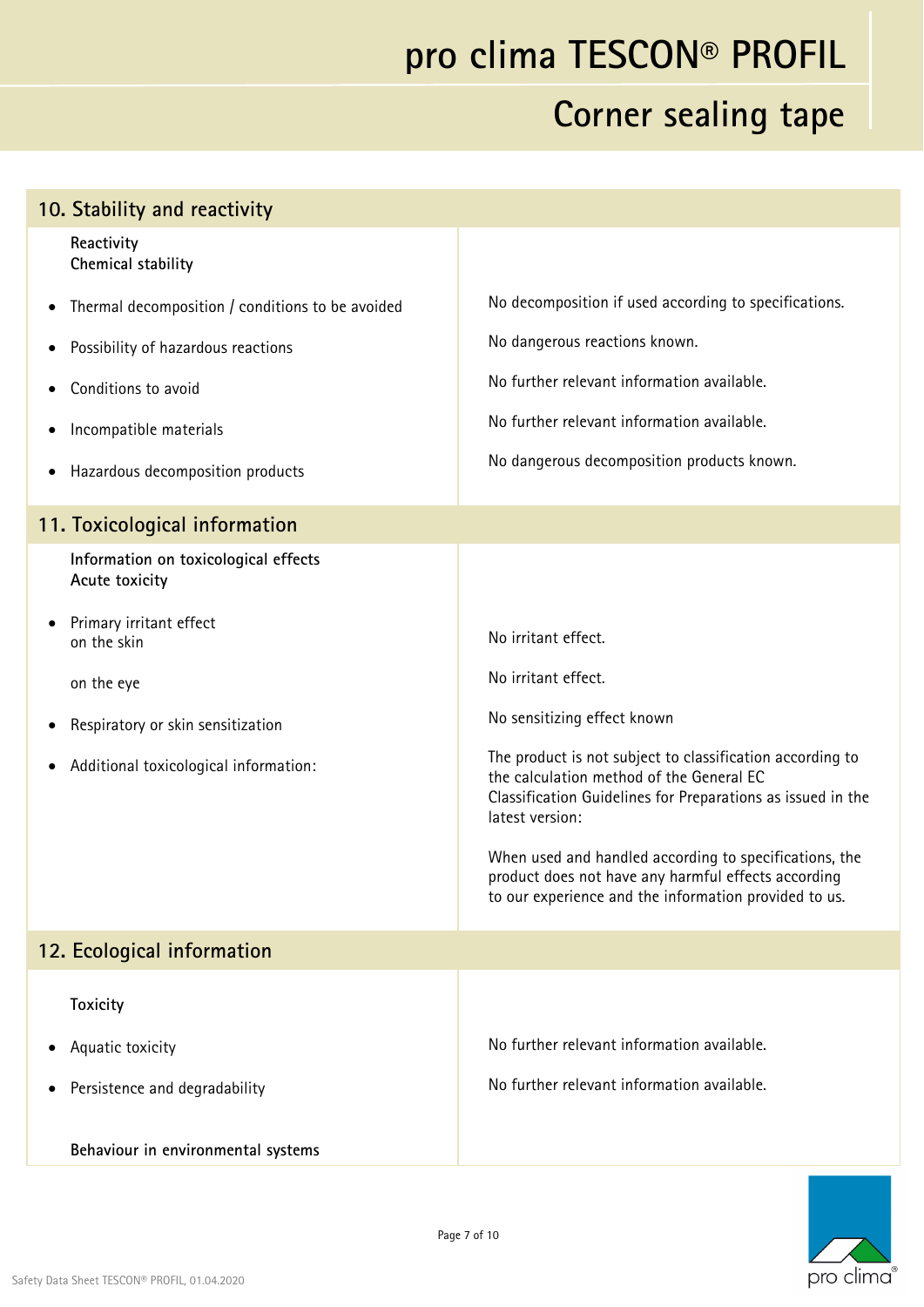| Bio accumulative potential<br>$\bullet$                        | No further relevant information available.                                                |
|----------------------------------------------------------------|-------------------------------------------------------------------------------------------|
| Mobility in soil<br>$\bullet$                                  | No further relevant information available.                                                |
| Additional ecological information                              |                                                                                           |
| General notes<br>$\bullet$                                     | Generally, not hazardous for water.                                                       |
| Results of PBT and vPvB assessment<br>$\bullet$<br>PBT<br>vPvB | Not applicable.<br>Not applicable.                                                        |
| Other adverse effects                                          | No further relevant information available.                                                |
|                                                                |                                                                                           |
| 13. Disposal considerations                                    |                                                                                           |
| Waste treatment method                                         |                                                                                           |
| Recommendation<br>$\bullet$                                    | Smaller quantities can be disposed with household waste.                                  |
| European waste catalogue<br>$\bullet$                          |                                                                                           |
| 17 00 00                                                       | Construction and demolition wastes (including excavated<br>soil from contaminated sites). |
| 17 06 00                                                       | Insulation materials and asbestos-containing construction<br>materials.                   |
| 17 06 04                                                       | Insulation materials other than those mentioned in 17 06 01<br>and 17 06 03.              |
| Uncleaned packaging<br>$\bullet$<br>Recommendation             | Disposal must be made according to official regulations.                                  |

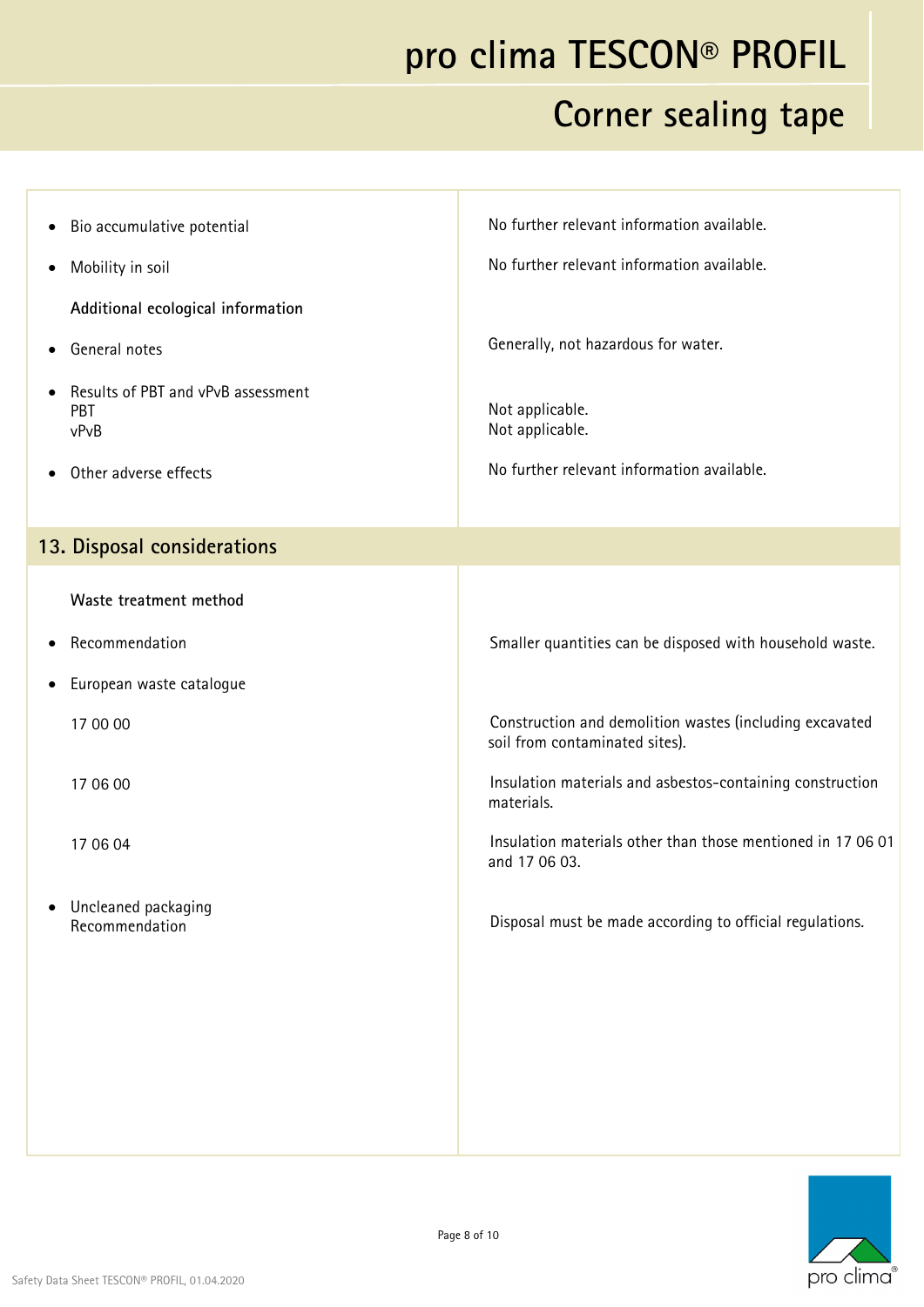| 14. Transport information                                                                             |                                                        |
|-------------------------------------------------------------------------------------------------------|--------------------------------------------------------|
| UN-Number<br>$\bullet$<br>ADR, ADN, IMDG, IATA                                                        | Void.                                                  |
| UN proper shipping name<br>$\bullet$<br>ADR, ADN, IMDG, IATA                                          | Void.                                                  |
| Transport hazard class(es)<br>$\bullet$<br>ADR, ADN, IMDG, IATA<br>Class                              | Void.                                                  |
| Packing group<br>$\bullet$<br>ADR, IMDG, IATA                                                         | Void.                                                  |
| Environmental hazards<br>$\bullet$<br>Marine pollutant                                                | No.                                                    |
| Special precautions for user<br>$\bullet$                                                             | Not applicable.                                        |
| Transport in bulk according to Annex II of<br>$\bullet$<br>MARPOL73/78 and the IBC Code               | Not applicable.                                        |
| Transport/Additional information<br>$\bullet$                                                         | Not dangerous according to the above specifications.   |
| 15. Regulatory information                                                                            |                                                        |
| Safety, health and environmental<br>regulations/legislation specific for the substance or<br>mixture. |                                                        |
| <b>National regulations</b>                                                                           |                                                        |
| Water hazard class<br>$\bullet$                                                                       | Generally, not hazardous for water.                    |
| Chemical safety assessment<br>$\bullet$                                                               | A Chemical Safety Assessment has not been carried out. |
|                                                                                                       |                                                        |
|                                                                                                       |                                                        |
|                                                                                                       |                                                        |
|                                                                                                       |                                                        |